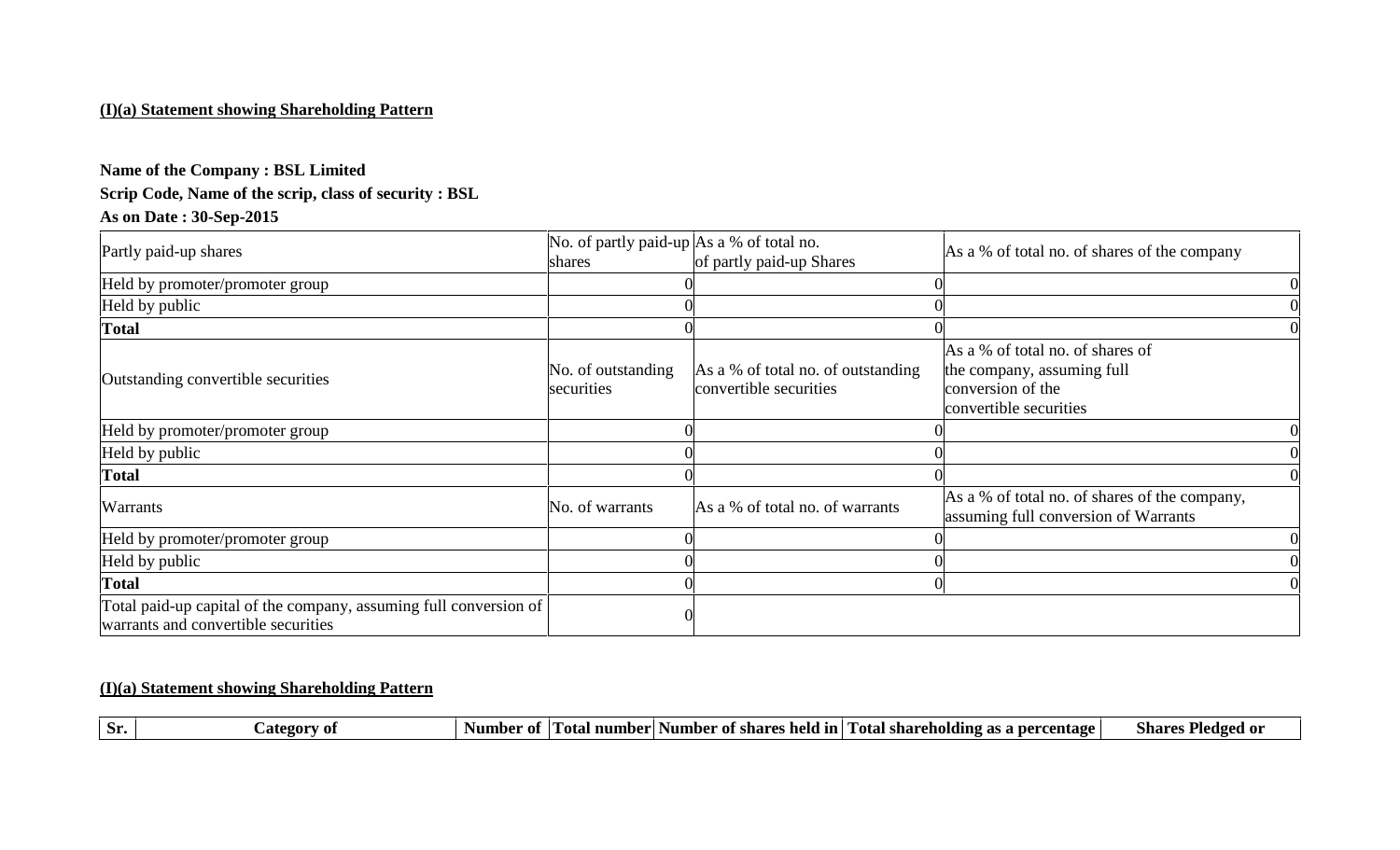| no.        | shareholder                                                                     | shareholders   | of shares | dematerialized form |                                         | of total number of shares                |                               | otherwise encumbered                                    |
|------------|---------------------------------------------------------------------------------|----------------|-----------|---------------------|-----------------------------------------|------------------------------------------|-------------------------------|---------------------------------------------------------|
| $\bf{(I)}$ | (II)                                                                            | (III)          | (IV)      | (V)                 | As a percentage<br>of $(A+B)^1$<br>(VI) | As a percentage<br>of $(A+B+C)$<br>(VII) | Number of<br>shares<br>(VIII) | As a<br>percentage<br>$(IX) = (VIII) /$<br>$(IV) * 100$ |
| (A)        | <b>Promoter and Promoter Group<sup>2</sup></b>                                  |                |           |                     |                                         |                                          |                               |                                                         |
| (1)        | Indian                                                                          |                |           |                     |                                         |                                          |                               |                                                         |
| (a)        | Individuals/Hindu Undivided Family                                              | 10             | 3625762   | 3625762             | 35.23                                   | 35.23                                    | $\overline{0}$                | 0.00                                                    |
| (b)        | Central Government/State Government(s)                                          | $\Omega$       |           |                     | 0.00                                    | 0.00                                     |                               |                                                         |
| (c)        | <b>Bodies Corporate</b>                                                         | 10             | 1896310   | 1896310             | 18.42                                   | 18.42                                    |                               | 0.00                                                    |
| (d)        | <b>Financial Institutions/Banks</b>                                             | $\overline{0}$ |           |                     | 0.00                                    | 0.00                                     |                               |                                                         |
| (e)        | Any Other (Total)                                                               | $\overline{0}$ |           |                     | 0.00                                    | 0.00                                     | $\Omega$                      |                                                         |
|            | Sub-Total $(A)(1)$                                                              | 20             | 5522072   | 5522072             | 53.65                                   | 53.65                                    | $\theta$                      | 0.00                                                    |
| (2)        | Foreign                                                                         |                |           |                     |                                         |                                          |                               |                                                         |
| (a)        | Individuals (Non-Resident Individuals/Foreign<br>Individuals)                   | $\Omega$       |           |                     | 0.00                                    | 0.00                                     | $\Omega$                      | 0.00                                                    |
| (b)        | <b>Bodies Corporate</b>                                                         | 3              | 287000    | 287000              | 2.79                                    | 2.79                                     | $\Omega$                      | 0.00                                                    |
| (c)        | Institutions                                                                    | $\overline{0}$ |           |                     | 0.00                                    | 0.00                                     |                               | 0.00                                                    |
| (d)        | Qualified Foreign Investor                                                      | $\overline{0}$ |           |                     | 0.00                                    | 0.00                                     |                               | 0.00                                                    |
| (e)        | Any Other (Total)                                                               | $\overline{0}$ |           |                     | 0.00                                    | 0.00                                     |                               | 0.00                                                    |
|            | Sub-Total $(A)(2)$                                                              | 3              | 287000    | 287000              | 2.79                                    | 2.79                                     | $\Omega$                      | 0.00                                                    |
|            | <b>Total Shareholding of Promoter and</b><br>Promoter Group $(A)=(A)(1)+(A)(2)$ | 23             | 5809072   | 5809072             | 56.44                                   | 56.44                                    | $\Omega$                      | 0.00                                                    |
| (B)        | Public shareholding <sup>3</sup>                                                |                |           |                     |                                         |                                          |                               |                                                         |
| (1)        | <b>Institutions</b>                                                             |                |           |                     |                                         |                                          |                               |                                                         |
| (a)        | Mutual Funds/UTI                                                                | Δ              | 450       |                     | 0.00                                    | 0.00                                     | N.A.                          | N.A.                                                    |
| (b)        | Financial Institutions/Banks                                                    | 8              | 467846    | 467088              | 4.55                                    | 4.55                                     | N.A.                          | N.A.                                                    |
| (c)        | Central Government/State Government(s)                                          | $\Omega$       |           |                     | 0.00                                    | 0.00                                     | N.A.                          | N.A.                                                    |
| (d)        | Venture Capital Funds                                                           | $\overline{0}$ |           |                     | 0.00                                    | 0.00                                     | N.A.                          | N.A.                                                    |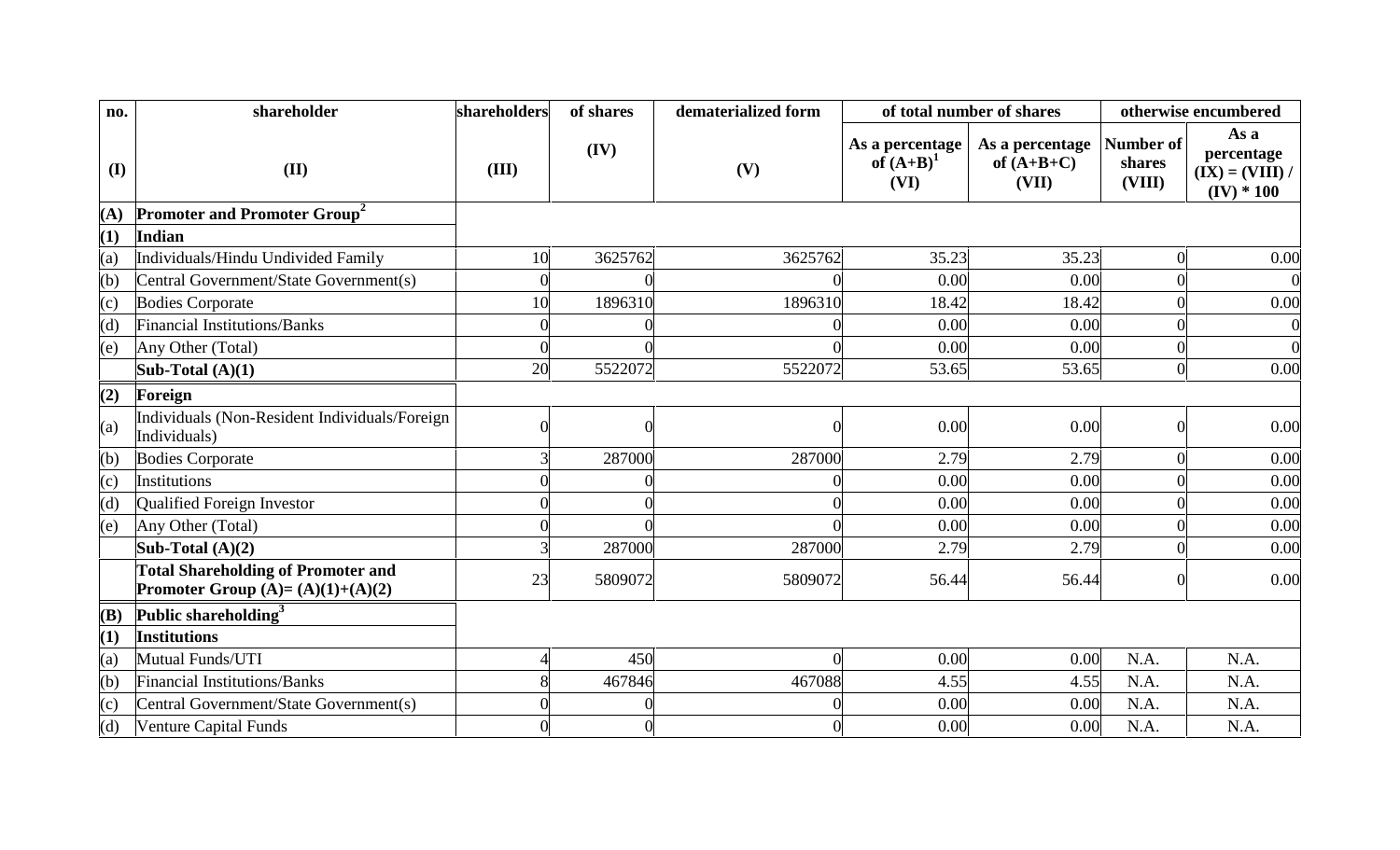| (e)            | <b>Insurance Companies</b>                                                                            |      |          |         | 0.00   | 0.00   | N.A. | N.A. |
|----------------|-------------------------------------------------------------------------------------------------------|------|----------|---------|--------|--------|------|------|
| (f)            | Foreign Institutional Investors                                                                       |      |          |         | 0.00   | 0.00   | N.A. | N.A. |
| (g)            | Foreign Venture Capital Investors                                                                     |      |          |         | 0.00   | 0.00   | N.A. | N.A. |
| (h)            | Qualified Foreign Investor                                                                            |      |          |         | 0.00   | 0.00   | N.A. | N.A. |
| (i)            | Any Other (Total)                                                                                     |      |          |         | 0.00   | 0.00   | N.A. | N.A. |
|                | Sub-Total $(B)(1)$                                                                                    | 12   | 468296   | 467088  | 4.55   | 4.55   | N.A. | N.A. |
| (2)            | <b>Non-institutions</b>                                                                               |      |          |         |        |        |      |      |
| (a)            | <b>Bodies Corporate</b>                                                                               | 182  | 608215   | 586927  | 5.91   | 5.91   | N.A. | N.A. |
| (b)            | Individuals - i. Individual<br>Shareholders Holding Nominal Share Capital<br>Up To > Rs. 1 Lakh.      | 9196 | 2032956  | 1518500 | 19.75  | 19.75  | N.A. | N.A. |
|                | Individuals - ii. Individual Shareholders<br>Holding Nominal Share Capital In Excess Of<br>Rs. 1 Lakh | 37   | 1290578  | 1184281 | 12.54  | 12.54  | N.A. | N.A. |
| (c)            | Qualified Foreign Investor                                                                            |      |          |         | 0.00   | 0.00   | N.A. | N.A. |
| (d)            | Any Other (Total)                                                                                     | 119  | 83051    | 52422   | 0.81   | 0.81   | N.A. | N.A. |
| (d1)           | <b>NRI</b>                                                                                            | 119  | 83051    | 52422   | 0.81   | 0.81   | N.A. | N.A. |
|                | Sub-Total $(B)(2)$                                                                                    | 9534 | 4014800  | 3342130 | 39.01  | 39.01  | N.A. | N.A. |
|                | <b>Total Public Shareholding (B)=</b><br>$(B)(1)+(B)(2)$                                              | 9546 | 4483096  | 3809218 | 43.56  | 43.56  | N.A. | N.A. |
|                | <b>TOTAL</b> $(A)+(B)$                                                                                | 9569 | 10292168 | 9618290 | 100.00 | 100.00 |      | 0.00 |
| (C)            | Shares held by Custodians and against which<br>Depository Receipts have been issued                   |      |          |         | N.A.   | 0.00   | N.A. | N.A. |
| C1             | Promoter and Promoter Group                                                                           |      |          |         | N.A.   | 0.00   | N.A. | N.A. |
| C <sub>2</sub> | Public                                                                                                |      |          |         | N.A.   | 0.00   | N.A. | N.A. |
|                | <b>GRAND TOTAL</b> $(A)+(B)+(C)$                                                                      | 9569 | 10292168 | 9618290 | N.A.   | 100.00 |      | 0.00 |

**<sup>1</sup>For determining public shareholding for the purpose of Clause 40A.**

**<sup>2</sup>For definitions of "Promoter" and "Promoter Group", refer to Clause 40A.**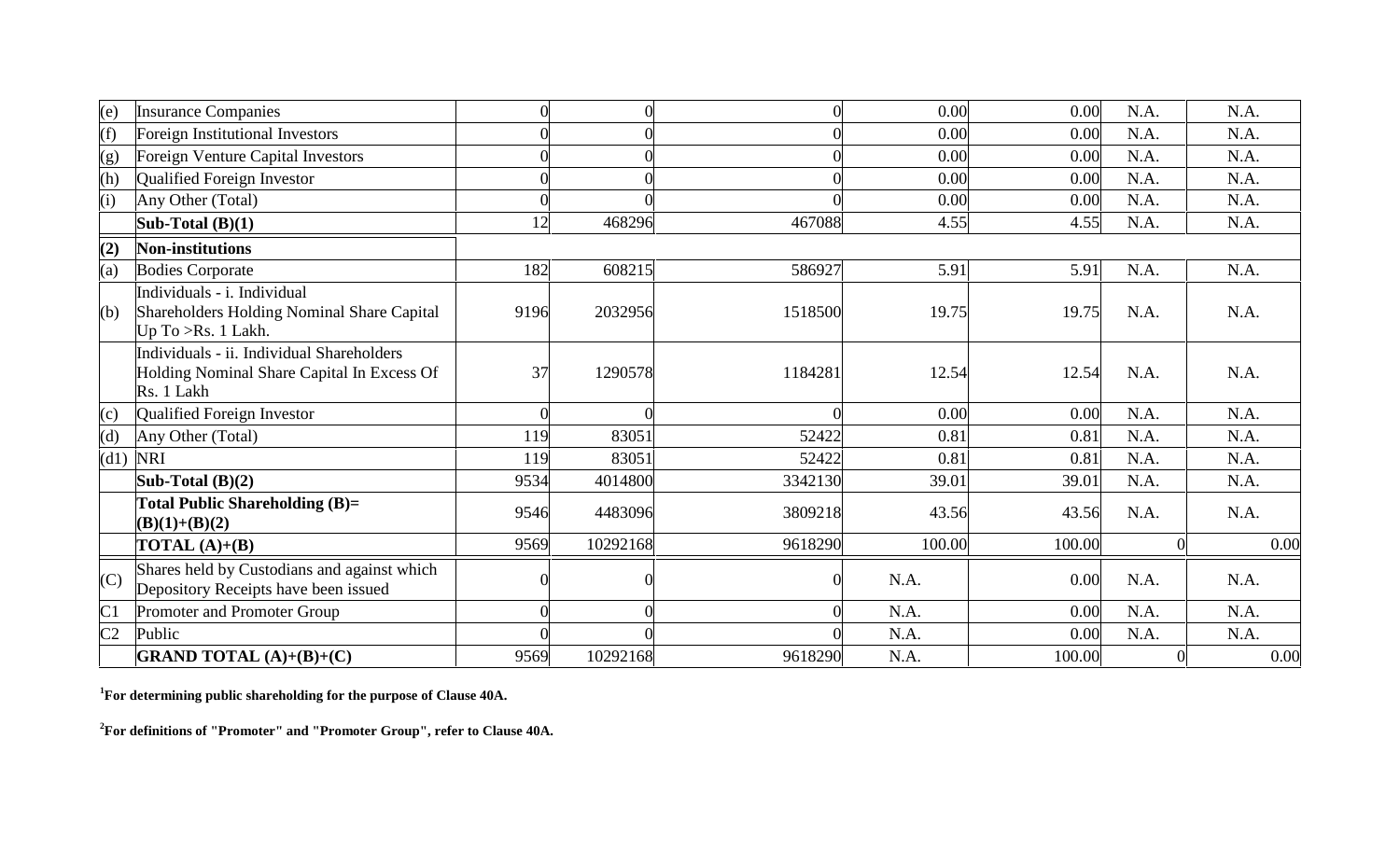**<sup>3</sup>For definitions of "Public Shareholding", refer to Clause 40A.**

# **(I)(b) Statement showing Shareholding of persons belonging to the category "Promoter and Promoter Group"**

|                   |                                            |                                           |         | <b>Total Shares held</b>                      |                | Shares pledged or otherwise<br>encumbered                                            |                                                                                                |                                       | <b>Details of warrants</b>                                           | Details of convertible securities                      | <b>Total shares (including)</b><br>underlying shares                                 |                                                                                                                        |
|-------------------|--------------------------------------------|-------------------------------------------|---------|-----------------------------------------------|----------------|--------------------------------------------------------------------------------------|------------------------------------------------------------------------------------------------|---------------------------------------|----------------------------------------------------------------------|--------------------------------------------------------|--------------------------------------------------------------------------------------|------------------------------------------------------------------------------------------------------------------------|
| Sr.<br>No.<br>(I) | Name of the<br>shareholder<br>(II)         | PAN of the<br><b>Shareholder</b><br>(III) | (IV)    | as a % of<br>grand<br>$+ (B) +$<br>(C)<br>(V) | (VI)           | as a<br>Number total (A) Number percentage<br>$\vert$ (VII) = (VI)<br>$/ (IV)^* 100$ | as a % of<br>grand<br>total<br>$(A) + (B)$<br>$+$ (C) of<br>sub-<br>clause<br>(I)(a)<br>(VIII) | Number of<br>warrants<br>held<br>(XI) | As a % total<br>number of<br>warrants of<br>the same<br>class<br>(X) | Number of<br>convertible<br>securities<br>held<br>(XI) | As a % total<br>number of<br>convertible<br>securities of the<br>same class<br>(XII) | assuming full conversion<br>of warrants and<br>convertible securities) as<br>a % of diluted share<br>capital<br>(XIII) |
|                   | Shri Arun<br>Kumar Churiwal                | ACTPC0401E                                | 1025716 | 9.97                                          | $\overline{0}$ | 0.00                                                                                 | 0.00                                                                                           | $\overline{0}$                        | $\overline{0}$                                                       | $\overline{0}$                                         | $\boldsymbol{0}$                                                                     | 9.97                                                                                                                   |
| $\overline{2}$    | Shri Arun<br>Kumar Churiwal                | ACTPC0401E                                | 51200   | 0.50                                          | $\overline{0}$ | 0.00                                                                                 | 0.00                                                                                           | $\overline{0}$                        | $\overline{0}$                                                       | $\overline{0}$                                         | $\boldsymbol{0}$                                                                     | 0.50                                                                                                                   |
|                   | Giltedged<br>Industrial Secu.<br>Ltd.      | AAACG0484D                                | 197663  | 1.92                                          | $\overline{0}$ | 0.00                                                                                 | 0.00                                                                                           | $\mathbf{0}$                          | $\overline{0}$                                                       | $\boldsymbol{0}$                                       | $\boldsymbol{0}$                                                                     | 1.92                                                                                                                   |
|                   | Mandpam Vikas<br>Pvt. Ltd.                 | AAACN8893P                                | 23975   | 0.23                                          | $\Omega$       | 0.00                                                                                 | 0.00                                                                                           | $\overline{0}$                        | $\overline{0}$                                                       | $\overline{0}$                                         | $\boldsymbol{0}$                                                                     | 0.23                                                                                                                   |
| 5                 | <b>Bharat</b><br>Investment<br>Growth Ltd. | AAACB1052A 257500                         |         | 2.50                                          | $\Omega$       | 0.00                                                                                 | 0.00                                                                                           | $\overline{0}$                        | $\overline{0}$                                                       | $\overline{0}$                                         | $\boldsymbol{0}$                                                                     | 2.50                                                                                                                   |
| 6                 | Investors India<br>Ltd.                    | AAACI0047C                                | 690814  | 6.71                                          | $\overline{0}$ | 0.00                                                                                 | 0.00                                                                                           | $\overline{0}$                        | $\overline{0}$                                                       | $\overline{0}$                                         | $\overline{0}$                                                                       | 6.71                                                                                                                   |
|                   | Smt. Sudha                                 | ACDPC4077G   874822                       |         | 8.50                                          | $\overline{0}$ | 0.00                                                                                 | 0.00                                                                                           | $\mathbf{0}$                          | $\overline{0}$                                                       | $\overline{0}$                                         | $\overline{0}$                                                                       | 8.50                                                                                                                   |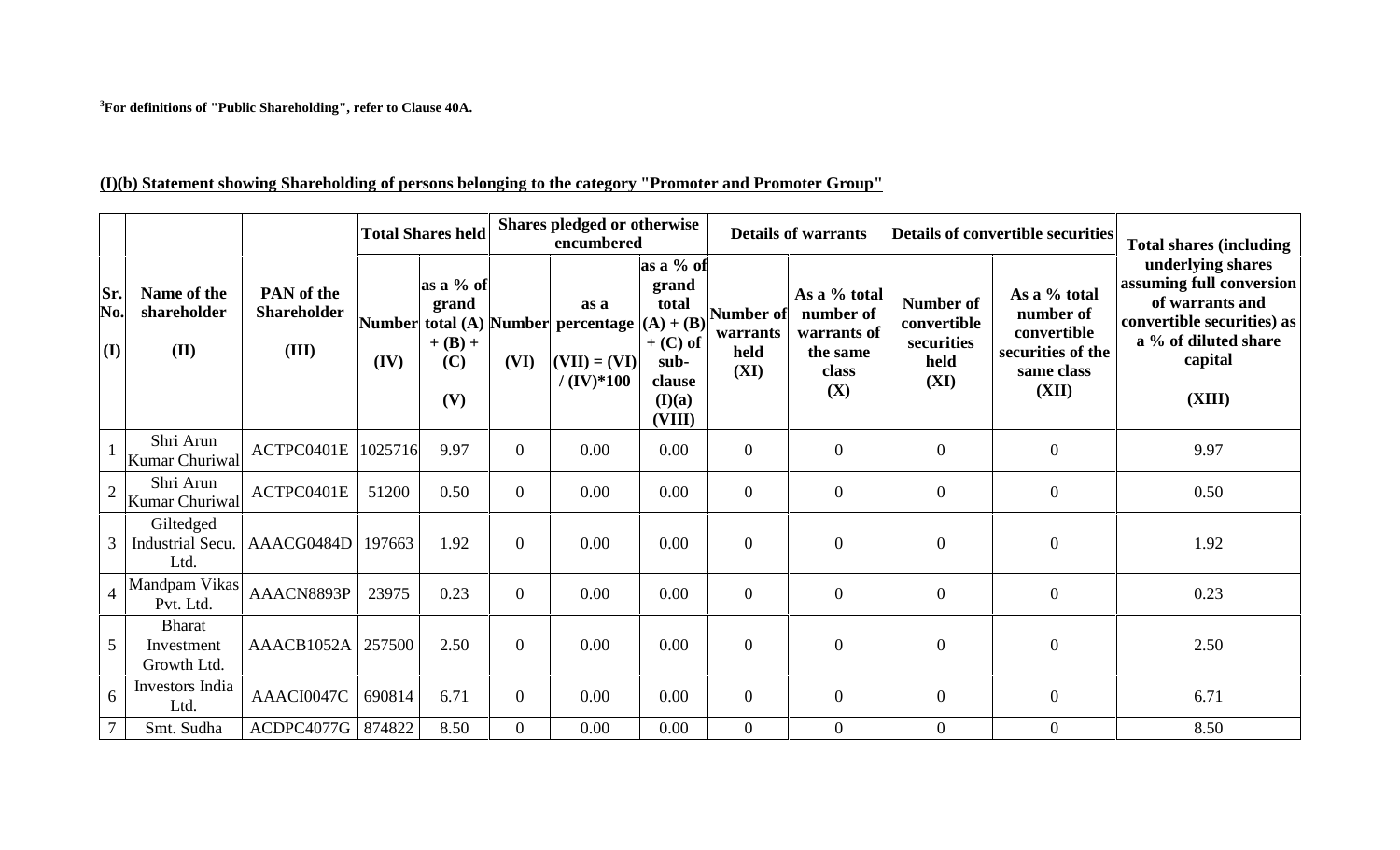|    | Churiwal                                  |            |        |      |                |      |      |                  |                |                |                  |      |
|----|-------------------------------------------|------------|--------|------|----------------|------|------|------------------|----------------|----------------|------------------|------|
| 8  | Shashi<br>Commercial Co.<br>Ltd.          | AAECS7924G | 118600 | 1.15 | $\overline{0}$ | 0.00 | 0.00 | $\overline{0}$   | $\overline{0}$ | $\mathbf{0}$   | $\mathbf{0}$     | 1.15 |
| 9  | Churiwal<br>Properties &<br>Invt. P. Ltd. | AABCC3903G | 239092 | 2.32 | $\overline{0}$ | 0.00 | 0.00 | $\overline{0}$   | $\mathbf{0}$   | $\mathbf{0}$   | $\overline{0}$   | 2.32 |
| 10 | Mandawa<br>Niyojan Pvt.<br>Ltd.           | AABCM7134K | 143419 | 1.39 | $\overline{0}$ | 0.00 | 0.00 | $\overline{0}$   | $\mathbf{0}$   | $\mathbf{0}$   | $\mathbf{0}$     | 1.39 |
| 11 | Shri Nivedan<br>Churiwal                  | ACKPC3738M | 661071 | 6.42 | $\overline{0}$ | 0.00 | 0.00 | $\overline{0}$   | $\mathbf{0}$   | $\mathbf{0}$   | $\overline{0}$   | 6.42 |
| 12 | India Texfab<br>Marketing Ltd.            | AAACI2067A | 62217  | 0.60 | $\overline{0}$ | 0.00 | 0.00 | $\overline{0}$   | $\overline{0}$ | $\mathbf{0}$   | $\overline{0}$   | 0.60 |
| 13 | PRC Niyojan<br>Pvt. Ltd.                  | AABCP6819Q | 131634 | 1.28 | $\overline{0}$ | 0.00 | 0.00 | $\boldsymbol{0}$ | $\overline{0}$ | $\mathbf{0}$   | $\overline{0}$   | 1.28 |
| 14 | Smt. Subha<br>Churiwal                    | AXEPC0890B | 625450 | 6.08 | $\overline{0}$ | 0.00 | 0.00 | $\overline{0}$   | $\mathbf{0}$   | $\mathbf{0}$   | $\boldsymbol{0}$ | 6.08 |
| 15 | Cornhill<br>Investments Ltd.              | AADCC1424E | 120300 | 1.17 | $\overline{0}$ | 0.00 | 0.00 | $\overline{0}$   | $\overline{0}$ | $\mathbf{0}$   | $\overline{0}$   | 1.17 |
|    | 16 Micro Base Ltd.                        | AAFCM4793A | 70700  | 0.69 | $\overline{0}$ | 0.00 | 0.00 | $\overline{0}$   | $\overline{0}$ | $\overline{0}$ | $\overline{0}$   | 0.69 |
| 17 | Microlight<br>Investments Ltd.            | AAFCM1854J | 96000  | 0.93 | $\overline{0}$ | 0.00 | 0.00 | $\overline{0}$   | $\mathbf{0}$   | $\mathbf{0}$   | $\mathbf{0}$     | 0.93 |
| 18 | Smt. Sudha<br>Churiwal                    | ACDPC4077G | 230233 | 2.24 | $\overline{0}$ | 0.00 | 0.00 | $\overline{0}$   | $\mathbf{0}$   | $\overline{0}$ | $\overline{0}$   | 2.24 |
| 19 | Smt.Sushila<br>Devi Chokhani              | AAEPC0519Q | 12559  | 0.12 | $\overline{0}$ | 0.00 | 0.00 | $\overline{0}$   | $\overline{0}$ | $\mathbf{0}$   | $\overline{0}$   | 0.12 |
| 20 | Shri Ravi<br>Jhunjhunwala                 | AAGPJ0739D | 84236  | 0.82 | $\overline{0}$ | 0.00 | 0.00 | $\overline{0}$   | $\overline{0}$ | $\mathbf{0}$   | $\overline{0}$   | 0.82 |
| 21 | Shri Lakshmi<br><b>Niwas</b>              | AADPJ8828J | 33070  | 0.32 | $\overline{0}$ | 0.00 | 0.00 | $\overline{0}$   | $\mathbf{0}$   | $\mathbf{0}$   | $\overline{0}$   | 0.32 |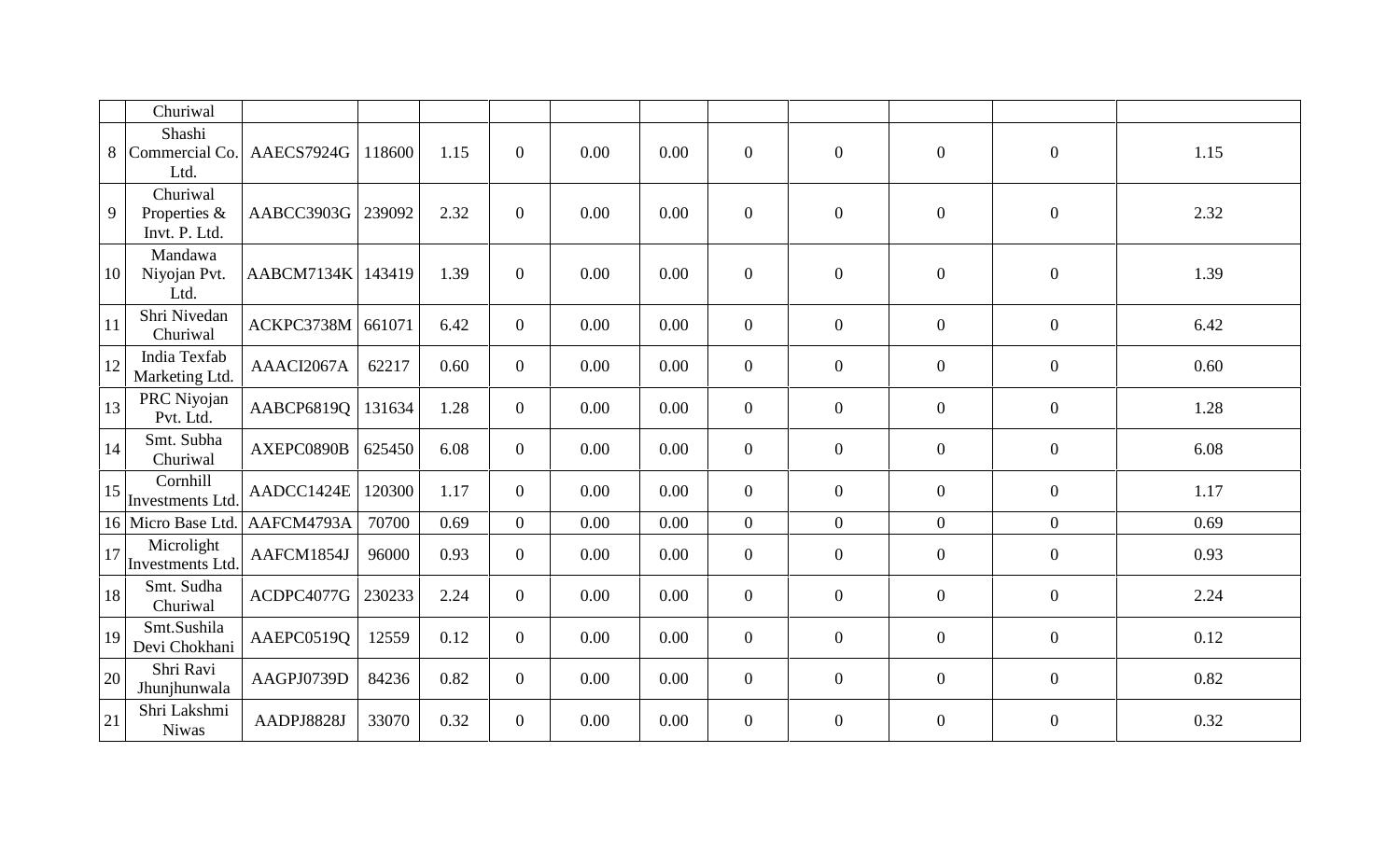|                                | Jhunjhunwala                                          |            |         |       |                  |      |      |          |      |      |       |
|--------------------------------|-------------------------------------------------------|------------|---------|-------|------------------|------|------|----------|------|------|-------|
| ാറ<br>$\overline{\phantom{a}}$ | Shri Lakshmi<br><b>Niwas</b><br>Jhunjhunwala<br>(HUF) | AAJHS3007E | 27405   | 0.27  | 0                | 0.00 | 0.00 | $\theta$ |      |      | 0.27  |
|                                | 23 RSWM Limited AAACR9700M                            |            | 31396   | 0.31  | $\theta$         | 0.00 | 0.00 | $\theta$ |      |      | 0.31  |
|                                | <b>TOTAL</b>                                          |            | 5809072 | 56.44 | $\boldsymbol{0}$ | 0.00 | 0.00 | $\theta$ | 0.00 | 0.00 | 56.44 |

# I)(c) Statement showing Shareholding of persons belonging to the category "Public" and holding more than 1% of the total number of shares

|            |                                              |                                         |                     | Shares as a                                                                                                                                          |                               | <b>Details of warrants</b>                                 |                          | Details of convertible securities                                                            |                                                                                                                                                     |  |
|------------|----------------------------------------------|-----------------------------------------|---------------------|------------------------------------------------------------------------------------------------------------------------------------------------------|-------------------------------|------------------------------------------------------------|--------------------------|----------------------------------------------------------------------------------------------|-----------------------------------------------------------------------------------------------------------------------------------------------------|--|
| Sr.<br>No. | Name of the<br>shareholder                   | <b>PAN</b> of the<br><b>Shareholder</b> | Number of<br>shares | percentage of<br>total number of<br>shares {i.e.,<br>Grand<br><b>Total</b><br>$(A)+(B)+(C)$<br>indicated in<br>Statement at para<br>(I)(a)<br>above} | Number of<br>warrants<br>held | As a % total<br>number of<br>warrants of the<br>same class | Number of<br>convertible | % w.r.t total<br>number of<br>convertible<br>securities held securities of the<br>same class | <b>Total shares (including)</b><br>underlying shares<br>assuming full conversion<br>of warrants and<br>convertible securities) as<br>a % of diluted |  |
|            | Life<br>Insurance<br>Corpn. Of<br>India Ltd. | AAACL0582H                              | 231943              | 2.25                                                                                                                                                 | $\overline{0}$                | $\overline{0}$                                             | $\overline{0}$           | $\boldsymbol{0}$                                                                             | 2.25                                                                                                                                                |  |
|            | Sangeetha S                                  | AIJPS3739F                              | 210130              | 2.04                                                                                                                                                 | $\Omega$                      | $\theta$                                                   | $\theta$                 | $\overline{0}$                                                                               | 2.04                                                                                                                                                |  |
|            | Shanthi<br>General<br>Finance P<br>Limited   |                                         | 140290              | 1.36                                                                                                                                                 | $\overline{0}$                | $\overline{0}$                                             | $\overline{0}$           | $\boldsymbol{0}$                                                                             | 1.36                                                                                                                                                |  |
|            | Sathya S                                     |                                         | 122190              | 1.19                                                                                                                                                 | $\Omega$                      | $\overline{0}$                                             | $\overline{0}$           | $\boldsymbol{0}$                                                                             | 1.19                                                                                                                                                |  |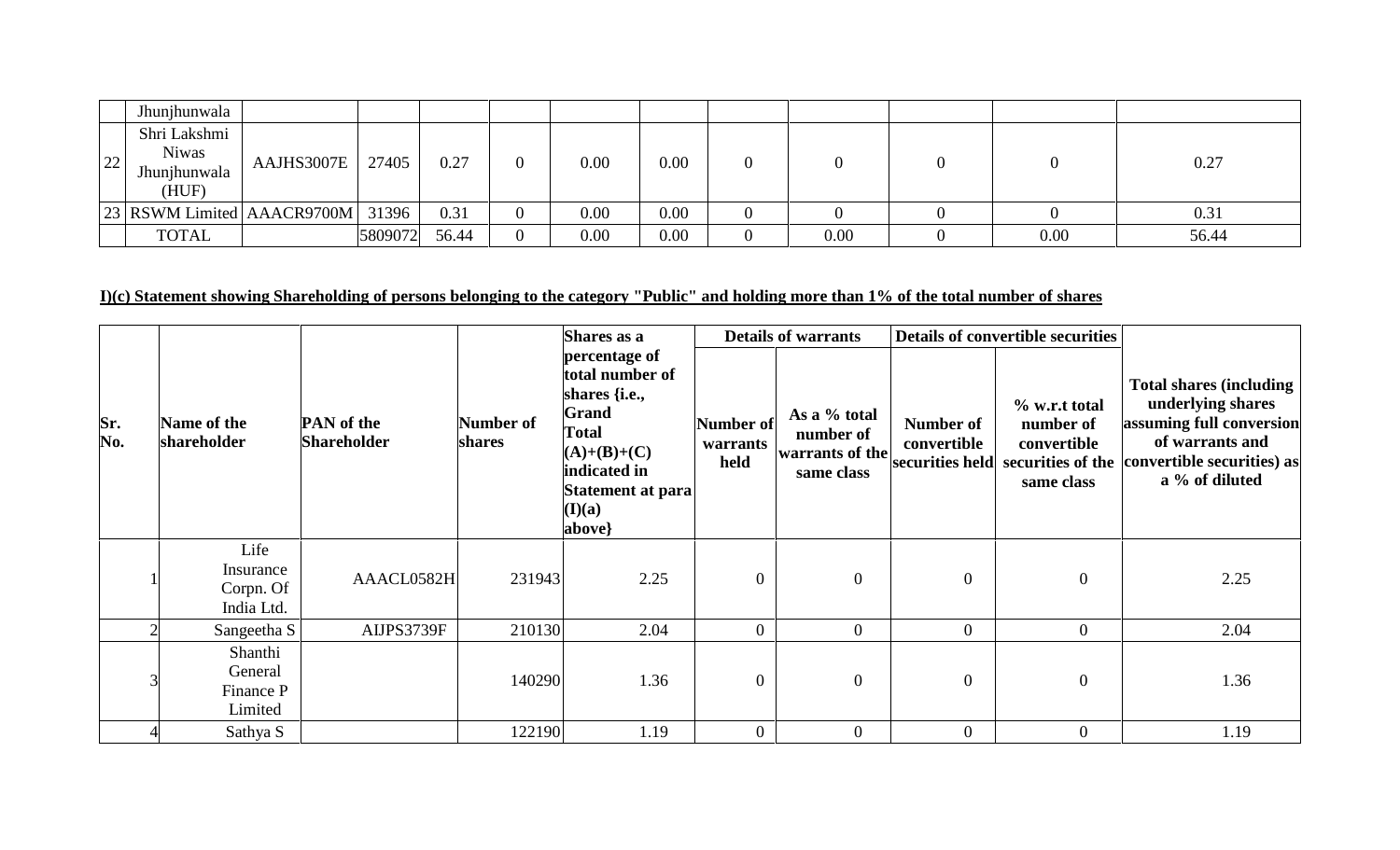| National<br>Insurance<br>Co. Ltd. | AAACN9967E | 108000 | 1.05 |      |      | 1.05 |
|-----------------------------------|------------|--------|------|------|------|------|
| Naveen<br>Kumar<br>Kakani         |            | 105229 | 1.02 |      |      | 1.02 |
| <b>TOTAL</b>                      |            | 917782 | 8.92 | 0.00 | 0.00 | 8.91 |

### I)(c) Statement showing Shareholding of persons belonging to the category "Public" and holding more than 5% of the total number of shares

|            | Shares as a                |                                         |                            | <b>Details of warrants</b>                                                                                                                                     |                               |                                                            | <b>Details of convertible securities</b>    |                                                                                 |                                                                                                                                                  |  |
|------------|----------------------------|-----------------------------------------|----------------------------|----------------------------------------------------------------------------------------------------------------------------------------------------------------|-------------------------------|------------------------------------------------------------|---------------------------------------------|---------------------------------------------------------------------------------|--------------------------------------------------------------------------------------------------------------------------------------------------|--|
| Sr.<br>No. | Name of the<br>shareholder | <b>PAN</b> of the<br><b>Shareholder</b> | <b>Number</b><br>of shares | percentage of total<br>number of shares<br>$\{$ i.e., Grand<br>Total $(A)+(B)+(C)$<br>indicated in<br>Statement at para<br>$(\mathbf{I})(\mathbf{a})$<br>above | Number of<br>warrants<br>held | As a % total<br>number of<br>warrants of the<br>same class | Number of<br>convertible<br>securities held | $\%$ w.r.t total<br>number of<br>convertible<br>securities of the<br>same class | <b>Total shares (including)</b><br>underlying shares assuming<br>full conversion of warrants<br>and convertible securities) as<br>a % of diluted |  |
|            | <b>NIL</b>                 |                                         |                            | 0.00                                                                                                                                                           |                               |                                                            | $\overline{0}$                              |                                                                                 | 0.00                                                                                                                                             |  |
|            | <b>TOTAL</b>               |                                         |                            | 0.00                                                                                                                                                           | $\theta$                      | 0.00                                                       | $\overline{0}$                              | 0.00                                                                            | 0.00                                                                                                                                             |  |

# **(I)(d) Statement showing details of locked-in shares**

| Sr.<br>No. |              |  | Locked-in shares as a percentage of total number of shares<br>Name of the shareholder PAN of the Shareholder Number of locked-in shares [{i.e., Grand Total $(A)+(B)+(C)$ indicated in Statement at para<br>$(I)(a)$ above} |
|------------|--------------|--|-----------------------------------------------------------------------------------------------------------------------------------------------------------------------------------------------------------------------------|
|            | Nil          |  | $0.00\,$                                                                                                                                                                                                                    |
|            | <b>TOTAL</b> |  | 0.00                                                                                                                                                                                                                        |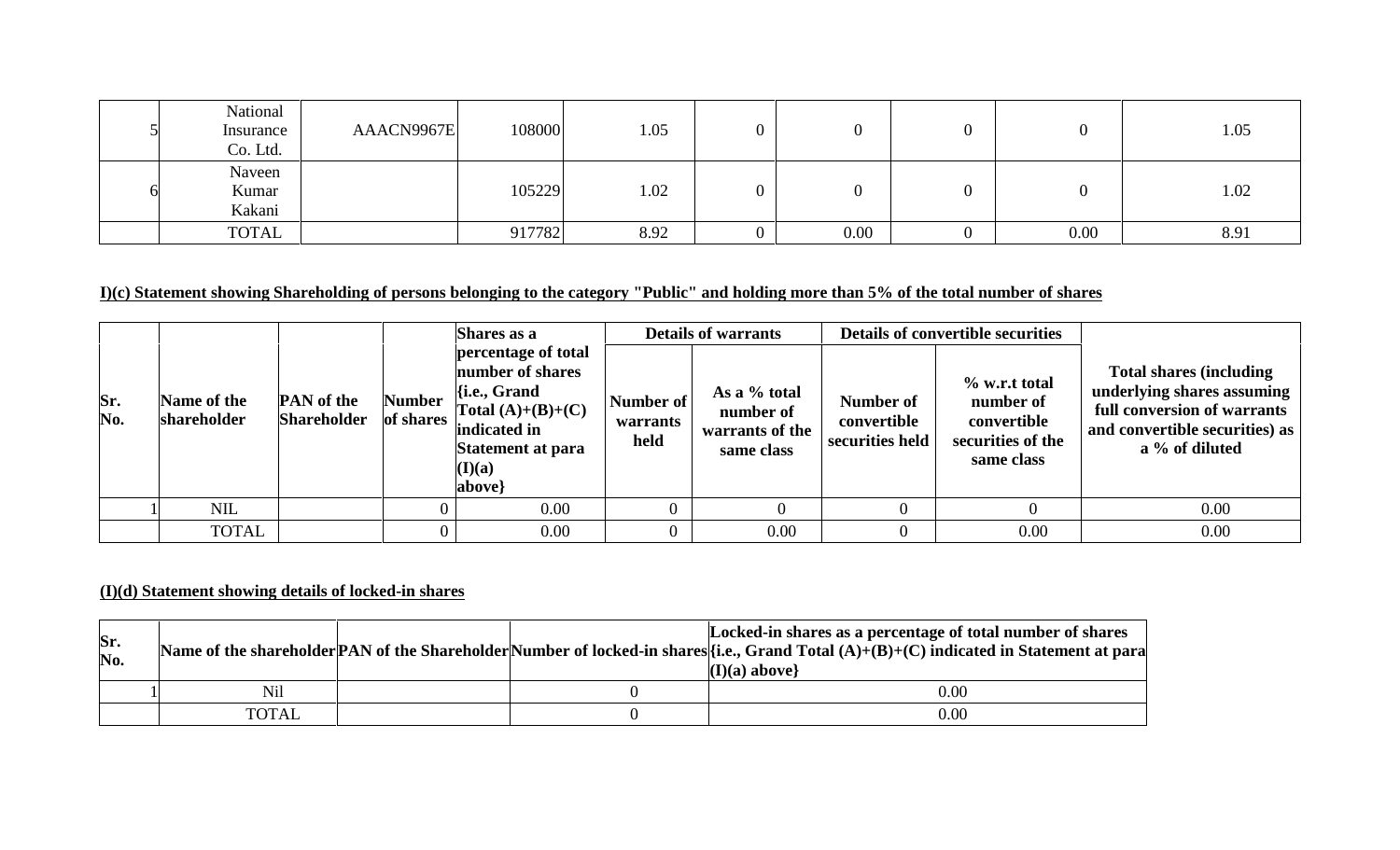#### **(II)(a) Statement showing details of Depository Receipts (DRs)**

| Sr. Type of outstanding<br>Number of<br>No. SDRs, etc.)<br>No. SDRs, etc.) |  | Shares underlying outstanding DRs as a<br>Thus, loutstanding DRs shares underlying percentage of total number of shares {i.e., Grand outstanding DRs solutstanding DRs $\overline{DRs}$ $\overline{[1](a)$ above} |  |
|----------------------------------------------------------------------------|--|-------------------------------------------------------------------------------------------------------------------------------------------------------------------------------------------------------------------|--|
| <b>TOTAL</b>                                                               |  | $0.00\,$                                                                                                                                                                                                          |  |

### (II)(b) Statement showing holding of Depository Receipts (DRs), where underlying shares held by 'promoter/promoter group' are in excess of 1% of the total number of **shares**

|  | <b>Type of</b><br>SDRs, etc.) | Sr. Name of the DR Holder of shares Mumber of shares Shares underlying outstanding DRs as a percentage of total $\begin{bmatrix} 1 & y & \mu & \nu \\ 0 & 0 & 0 \\ 0 & 0 & 0 \end{bmatrix}$ (ADRs, GDRs, $\begin{bmatrix} 1 & y & \mu & \nu \\ 0 & 0 & 0 \\ 0 & 0 & 0 \end{bmatrix}$ and $\begin{bmatrix$<br>outstanding DRs Statement at para $(I)(a)$ above |  |
|--|-------------------------------|---------------------------------------------------------------------------------------------------------------------------------------------------------------------------------------------------------------------------------------------------------------------------------------------------------------------------------------------------------------|--|
|  | <b>TOTAL</b>                  | $0.00\,$                                                                                                                                                                                                                                                                                                                                                      |  |

#### (III) (a) Statement showing the voting pattern of shareholders, if more than one class of shares/securities is issued by the issuer.

| Sr.<br>no.   | Number of Voting Rights held in each<br>Category of<br>class of securities<br>shareholder |                  | <b>Total Voting Rights</b><br>$(III+IV+V)$ | <b>Total Voting Rights i.e. (VI)</b> |      |                                        |                                           |
|--------------|-------------------------------------------------------------------------------------------|------------------|--------------------------------------------|--------------------------------------|------|----------------------------------------|-------------------------------------------|
| $\mathbf{I}$ | (II)                                                                                      | Class X<br>(III) | <b>Class Y</b><br>(IV)                     | Class Z<br>(V)                       | (VI) | As a percentage of<br>$(A+B)$<br>(VII) | As a percentage of<br>$(A+B+C)$<br>(VIII) |
| (A)          | <b>Promoter and Promoter Group</b> <sup>2</sup>                                           |                  |                                            |                                      |      |                                        |                                           |
| (1)          | Indian                                                                                    |                  |                                            |                                      |      |                                        |                                           |
| (a)          | Individuals/Hindu Undivided Family                                                        |                  |                                            |                                      |      | 0.00                                   | 0.00                                      |
| (b)          | Central Government/State Government(s)                                                    |                  |                                            |                                      |      | 0.00                                   | 0.00                                      |
| (c)          | <b>Bodies Corporate</b>                                                                   |                  |                                            |                                      |      | 0.00                                   | 0.00                                      |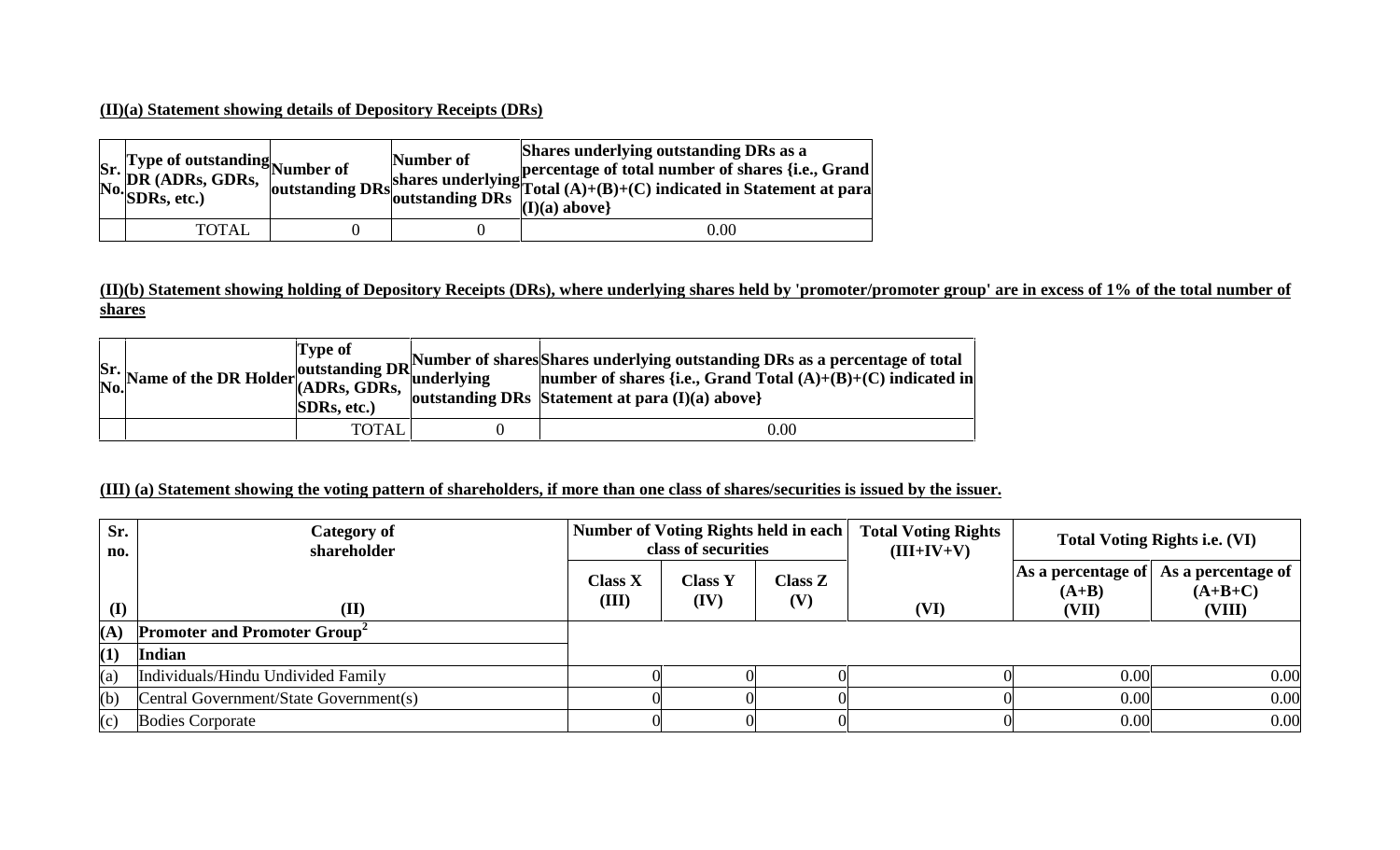| (d)              | <b>Financial Institutions/Banks</b>                                                    |  | $\cap$           | 0.00 | 0.00 |
|------------------|----------------------------------------------------------------------------------------|--|------------------|------|------|
| (e)              | Any Other (Total)                                                                      |  |                  | 0.00 | 0.00 |
|                  | Sub-Total $(A)(1)$                                                                     |  |                  | 0.00 | 0.00 |
| (2)              | Foreign                                                                                |  |                  |      |      |
| (a)              | Individuals (Non-Resident Individuals/Foreign Individuals)                             |  |                  | 0.00 | 0.00 |
| (b)              | <b>Bodies Corporate</b>                                                                |  |                  | 0.00 | 0.00 |
| (c)              | <b>Institutions</b>                                                                    |  |                  | 0.00 | 0.00 |
| (d)              | Qualified Foreign Investor                                                             |  |                  | 0.00 | 0.00 |
| (e)              | Any Other (Total)                                                                      |  |                  | 0.00 | 0.00 |
|                  | Sub-Total $(A)(2)$                                                                     |  |                  | 0.00 | 0.00 |
|                  | Total Shareholding of Promoter and Promoter Group (A)=<br>$(A)(1)+(A)(2)$              |  |                  | 0.00 | 0.00 |
| (B)              | <b>Public shareholding</b>                                                             |  |                  |      |      |
| (1)              | <b>Institutions</b>                                                                    |  |                  |      |      |
| (a)              | Mutual Funds/UTI                                                                       |  | $\boldsymbol{0}$ | 0.00 | 0.00 |
| (b)              | <b>Financial Institutions/Banks</b>                                                    |  |                  | 0.00 | 0.00 |
| (c)              | Central Government/State Government(s)                                                 |  |                  | 0.00 | 0.00 |
| (d)              | Venture Capital Funds                                                                  |  |                  | 0.00 | 0.00 |
| (e)              | <b>Insurance Companies</b>                                                             |  |                  | 0.00 | 0.00 |
| $\overline{f}$   | Foreign Institutional Investors                                                        |  |                  | 0.00 | 0.00 |
| $\overline{(g)}$ | Foreign Venture Capital Investors                                                      |  |                  | 0.00 | 0.00 |
| (h)              | Qualified Foreign Investor                                                             |  |                  | 0.00 | 0.00 |
| (h)              | Any Other (Total)                                                                      |  |                  | 0.00 | 0.00 |
|                  | Sub-Total $(B)(1)$                                                                     |  | $\Omega$         | 0.00 | 0.00 |
| (2)              | <b>Non-institutions</b>                                                                |  |                  |      |      |
| (a)              | <b>Bodies Corporate</b>                                                                |  | $\Omega$         | 0.00 | 0.00 |
| (b)              | Individuals - i. Individual<br>Shareholders Holding Nominal Share Capital Up To >Rs. 1 |  |                  | 0.00 | 0.00 |
|                  | Lakh.                                                                                  |  |                  |      |      |